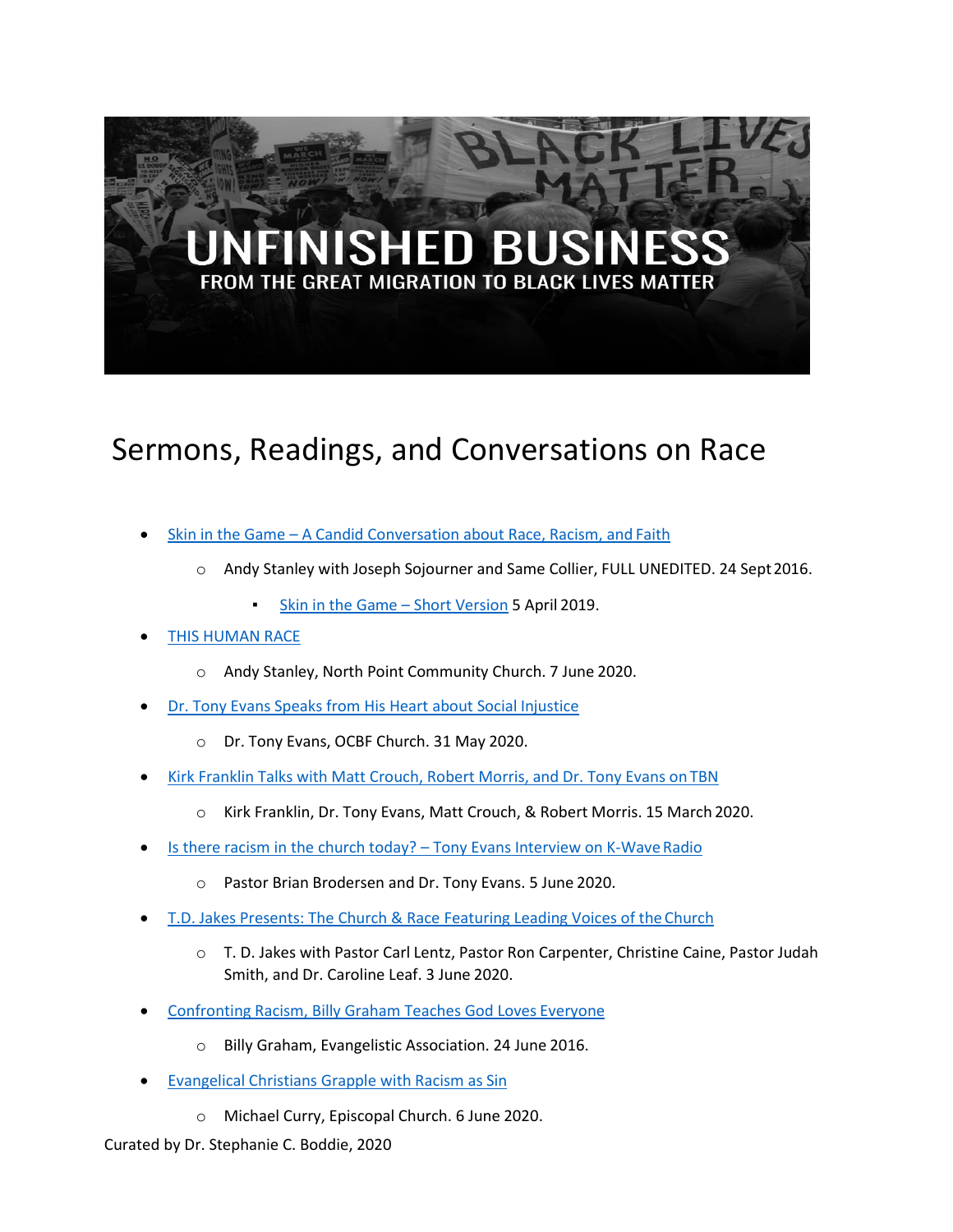- Racism and Corporate Evil: A White Guy's Perspective
	- o Tim Keller, Desiring God. 26 August 2017.
- America's Original Sin: Racism and White Privilege
	- o Jim Wallis, MySPNN. 29 February 2016.
- Racism, Politics, and theGospel
	- o Jim Wallis and Dr. William J. Barber, II, NC Forward Together Moral Movement Channel. 7 May 2016
- Race is More Than Just a Social Issue
	- o John Piper, Desiring God. 26 August 2017.
- **Improving Race Relations** 
	- o John Perkins, University of California Television. 24 April 2008.
- **Racism in the Church feat. Nicole C. Mullen | Dinner Conversations** 
	- o Nicole C. Mullen, Dinner Conversations with Mark Lowry and Andrew Greer. 19 February 2018.
- Johnathan and Edwards and American Racism: Can the Theology of a Slave Holder be Trusted by the Descendants of Slaves
	- o Thabiti Anyabwile, Henry Center. 26 September 2013.
- Race and the Church | Catalyst Atlanta 2016
	- o Scott Sauls, Soong-Chang Rah, Jerry Yang, and Mark DeYmaz, Catalyst Leader. 12 October 2016.
- **The People of God and Diversity** 
	- o Lecrae, Soong-Chang Rah, Elicia Horton, and Joe Thorn, Legacy Disciple. 24 December 2015.
- Chicago preacher Otis Moss III uses Film to Honor Ahmaud Arbery, Addresses Racism
	- o Adelle M. Banks, Religious News Service. 18 May 2020.
- **Race and the Local Church** 
	- o David Platt, Eric Saunders, Christina Kposowa, Dale Sutherland, Tahiti Anyabwile, and Mike Kelsey, McLean Bible Church. 12 April 2018.
- **Dreaming the End of Racial America** 
	- o Willie Jennings, The January Series of Calvin University. 23 January 2019.
- Paying Privilege Forward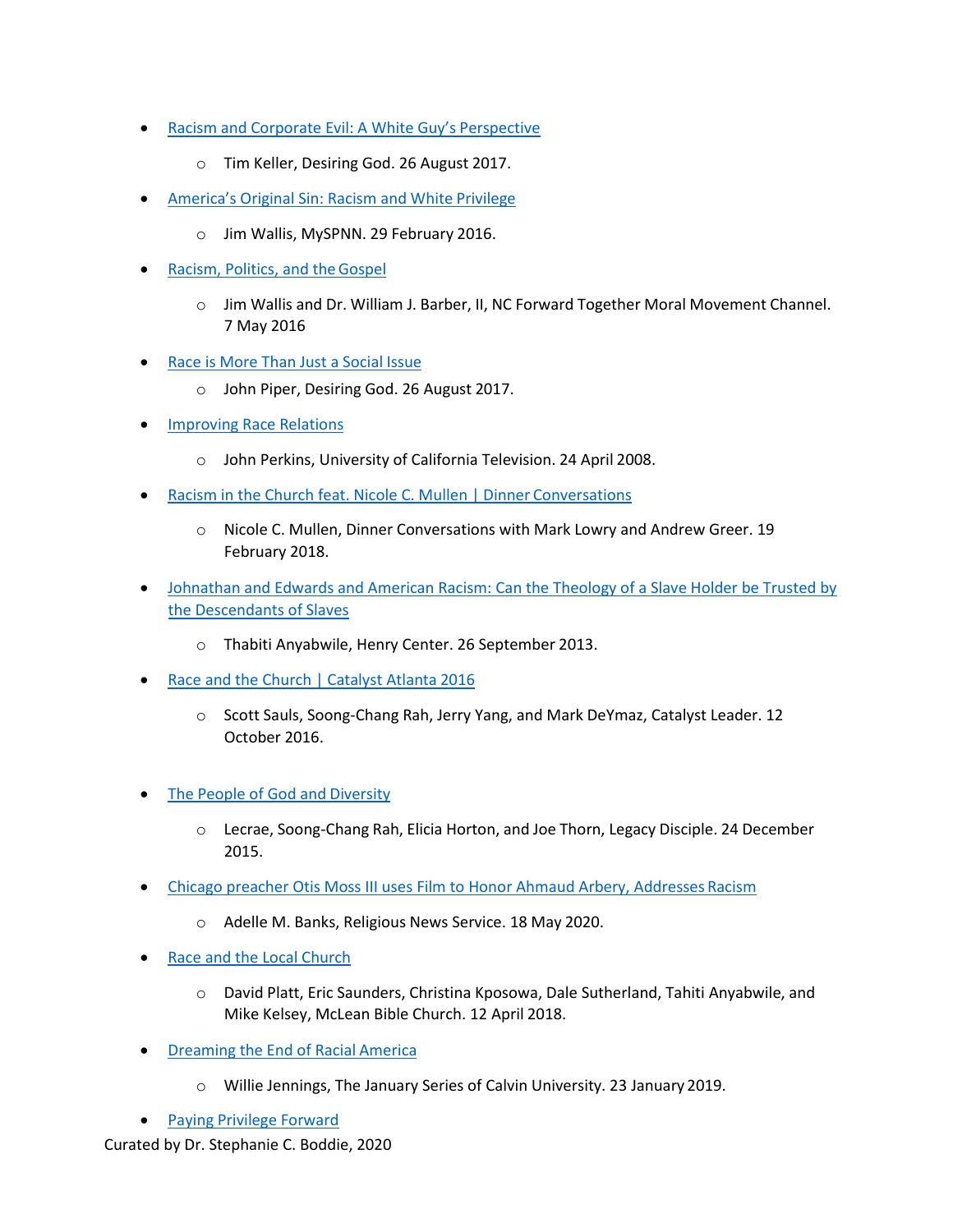- o Christena Cleveland, Giving to Duke. 26 February 2016.
- Urbana 15
	- o Christena Cleveland, InterVarsity Christian Fellowship USA. 26 January 2016.
- Complicity in Racism
	- o Jemar Tisby, wheatoncollege. 15 November 2019.
- Grace, Justice, & Mercy: An Evening with Bryan Stevenson & Rev. TimKeller
	- o Bryan Stevenson and Tim Keller, RedeemerCFW. 3 June 2016.
- Bishop John Richard Bryant on Charleston Church Shooting
	- o John Richard Bryant C-Span. 12 August 2015.
- Religion and Race
	- o J. Kameron Carter, Duke University. 5 April 2012.
- Faith, Justice, and Race
	- o Austin Channing Brown, The Grove. 1 March 2016.
- Preacher Archives Add New Element to Baylor University's Black Gospel Music Restoration Project
	- o Brooke Hill, Baylor University Media and Public Relations. 13 June 2019.
- **Is There a Christian Solution for Racial Problems Pt. 1** 
	- o Dr. George Yancey, Covenant College. 7 March 2016
		- Is There a Christian Solution for Racial Problems Pt. 2
- Racism and the Church | A Conversation with Pastor Jentezen Franklin
	- o Jentezen Franklin, Free Chapel. 3 June 2020.
- A Biblical Response on Race
	- o Tony Evans. 17 July 2016.
- What the Bible Says About Race, Ethnicity, and Origin
	- o Rick Warren, Saddleback Church. 22 August 2017.
- Racial Harmony
	- o Matt Chandler, The Village Church Resources. 22 January 2019.
- Learn About God's Grace for Every Race
	- o Rick Warren, Saddleback Church. 18 July 2016.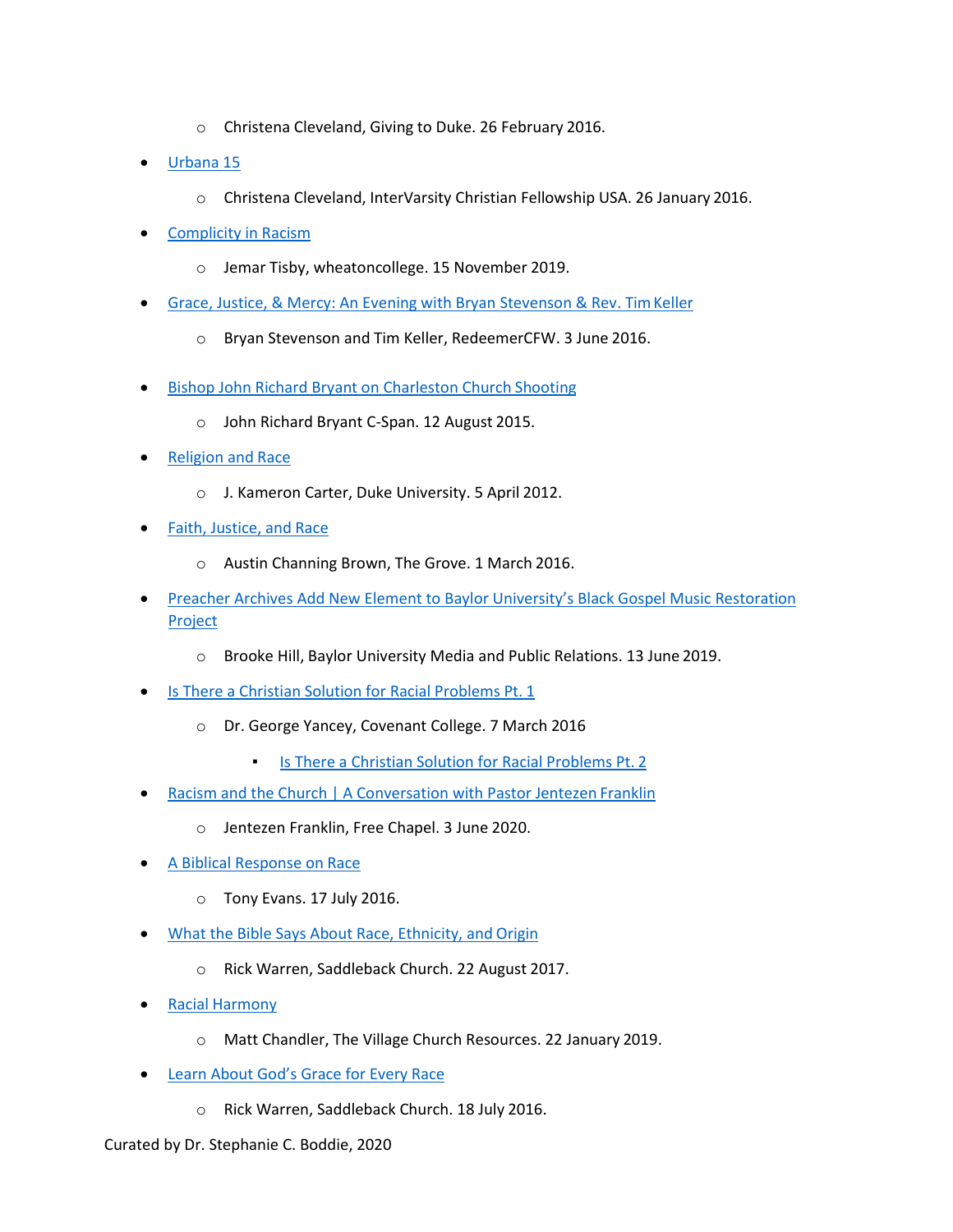- The Spiritual Issues of Racism
	- o Tony Evans and Janet Parshall. 8 June 2020.
- **Racism in America** 
	- o Bishop T.D. Jakes & Pastor Carl Lentz. 1 June 2020.
- What a Minor Prophet Teaches Us About Nationalism and Racism
	- o Tim Keller, The Gospel Coalition. 3 April 2019.
- Oneness Embraced: Racial Reconciliation, The Kingdom, and Justice
	- o Tony Evans, ERLC. 1 April 2015.
- Racial Reconciliation Ephesians 2:10-11
	- o Voddie Baucham, Founders Ministries. 27 March 2019.
- An Extended Conversation with Voddie Baucham on Social Justice
	- o Voddie Baucham, Wretched. 18 April 2020.
- A Real Conversation About Race and the Church
	- o Sandals Church. 18 July 2016.
- The Church & Race Featuring Leading Voices of the Church
	- o T.D. Jakes. 3 June 2020.
- Consciously Counter-Cultural/The Gospel and Racism
	- o Church of the Four Corners. 26 May 2019.
- The Church and Racism Acts 10:27-36
	- o Skip Heitzig, Calvary Church. 10 June 2020.
- Jesus and Racial Justice
	- o Bishop Curry, Trinity Church Wall Street. 27 January 2016.
- The Glory of Christ and Racial Unity
	- o John Piper, Desiring God. 12 April 2018.
- Overcoming Racial Prejudice
	- o Steve Housley, Eastern Meadows Church of Christ. 18 July 2016.
- Racial Reconciliation
	- o Matt Chandler, The Village Church. 25 January 2014.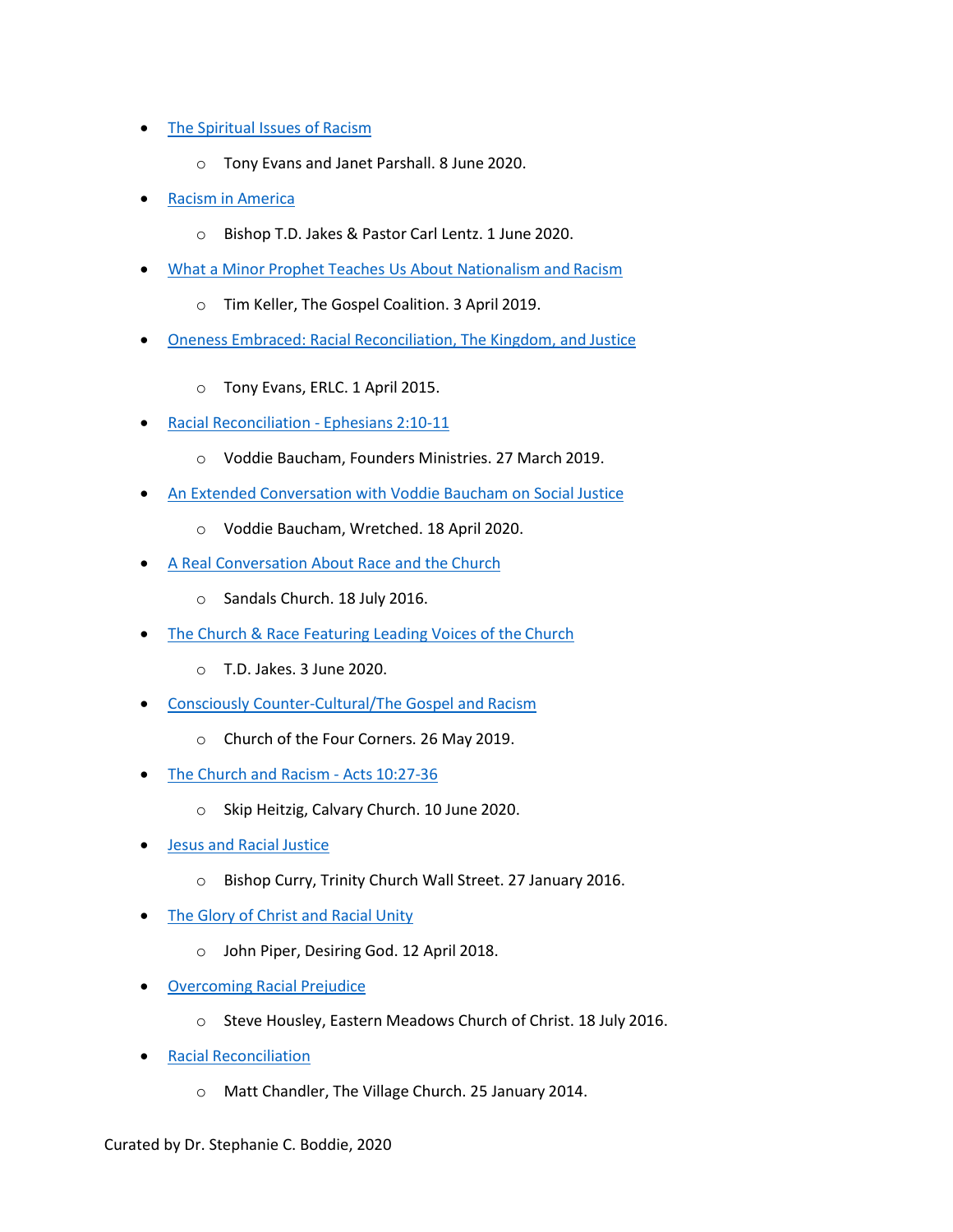- **The Christian and Racism Sermon** 
	- o Dr. Bob Utley, Free Bible Commentary. 6 April 2014.
- **Defining Social Justice** 
	- o Dr. Voddie Baucham, Sovereign Nations. 30 January 2019.
- Social Justice and the Gospel: The Statement Framers Panel
	- o Dr. Josh Buice, Dr. James White, Dr. Voddie Baucham, Tom Buck, Phil Johnson, Dr. Tom Ascol, Michael O'Fallon, Soverign Nations. 30 January 2019.
- We've Got to Win the Race to Justice
	- o 24:30. Dr. Frederick D. Haynes, III, Friendship-West Baptist Church. 7 June 2020.
- Why Talk About Race: Because God Has Spoken
	- o Rick Atchley, The Hills Church. 30 April 2019.
- Racism & the Christian Response
	- o Pastor Tim Buczek, Hilltown Baptist Church. 7 June 2020.
- A White Pastor's Response to George Floyd's Murder
	- o Desert Vineyard Church. 31 May 2020.
- **Become the Bridge** 
	- o Pastor Steven Furtick & Pastor John Gray, Elevation Church. 31 May 2020.
- A Conversation With Pastors John Gray & Joel Osteen
	- o John Gray & Joel Osteen, Relentless Church. 8 June 2020.
- The Hidden Agenda Behind Racism
	- o Pastor Ivor Myers, Power of the Lamb. 30 May 2020.
- White Privilege: The New Original Sin
	- o Dr. Thomas Ascol, Sovereign Nations. 30 January 2019.
- Racial Harmony and Interracial Marriage
	- o Desiring God. 1 April 2013.
- Race and the Christian Q&A
	- o Tim Keller, John Piper, Anthony Bradley, Desiring God. 1 April 2013.
- Race and the Christian An Evening with John Piper and Tim Keller, Moderated by Anthony **Bradley**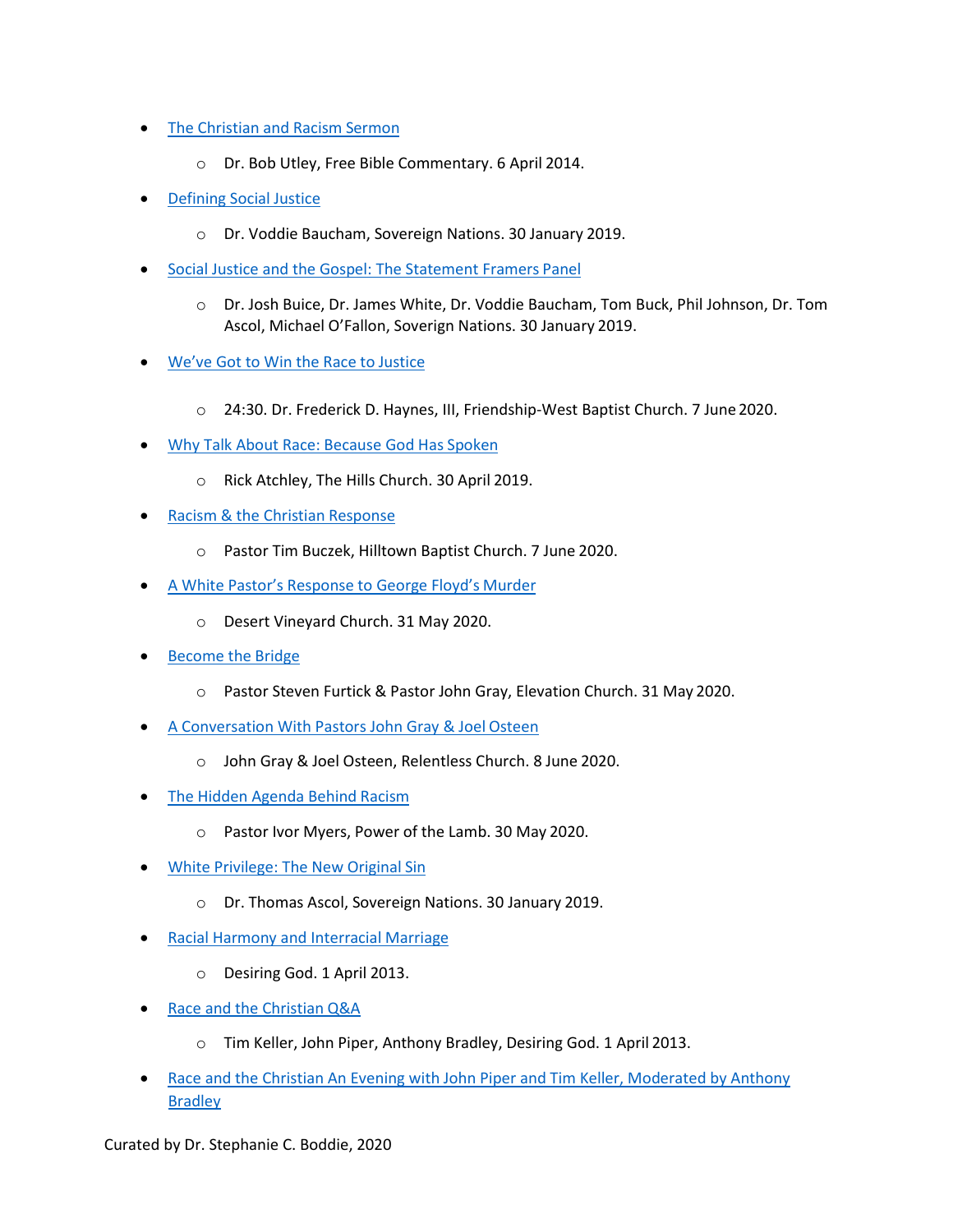- o John Piper, Tim Keller, Anthony Bradley, Truth Endures. 3 April 2012.
- Humble Cultural Engagement
	- o Tim Keller, RedeemerCFW. 27 September 2012.
- Cultural Transformation
	- o Tim Keller. 6 April 2012.
- Is Tolerance Intolerant? Pursuing the Climate of Acceptance and Race.
	- o Ravi Zacharias, The Veritas Forum. 17 February 2013.
- Why Talk About Race: Because We Preach the Cross
	- o Rick Atchley, The Hills Church. 30 April 2019.
- Tolerance Under Fire
	- o Ravi Zacharias, The Veritas Forum. 3 December 2013.
- **The Three Evils of Society** 
	- o Dr. Martin Luther King Jr., Pacifica Archives. 14 September 2013.
- White Rage: The Unspoken Truth of Our Nation's Divide
	- o Carol Anderson, Emory University. 13 April 2018.
- Let's Get to the Root of Racial Injustice
	- o Megan Ming Francis, TEDx Talks. 21 March 2016.
- Implicit Bias How it Effects Us and How We Push Through
	- o Melanie Funchess, TEDx Talks. 16 October 2014.
- Practical Diversity: Taking Inclusion From Theory to Practice
	- o Dawn Bennett-Alexander, TEDx Talks. 5 May 2015.
- Paul's Letter to American Christians
	- $\circ$  Dr. Martin Luther King Jr., The Martin Luther King Jr. Center for Nonviolent Social Change. 4 November 2015.
- Why Talk About Race: Because Some Still Aren't Listening
	- o Rick Atchley, The Hills Church. 30 April 2019.
- Why Talk About Race: Because the Gospel Has Something to Say
	- o Rick Atchley, The Hills Church. 30 April 2019.
- Oneness Embraced Video Study on Race with Tony Evans "Embracing Racial Oneness" Part1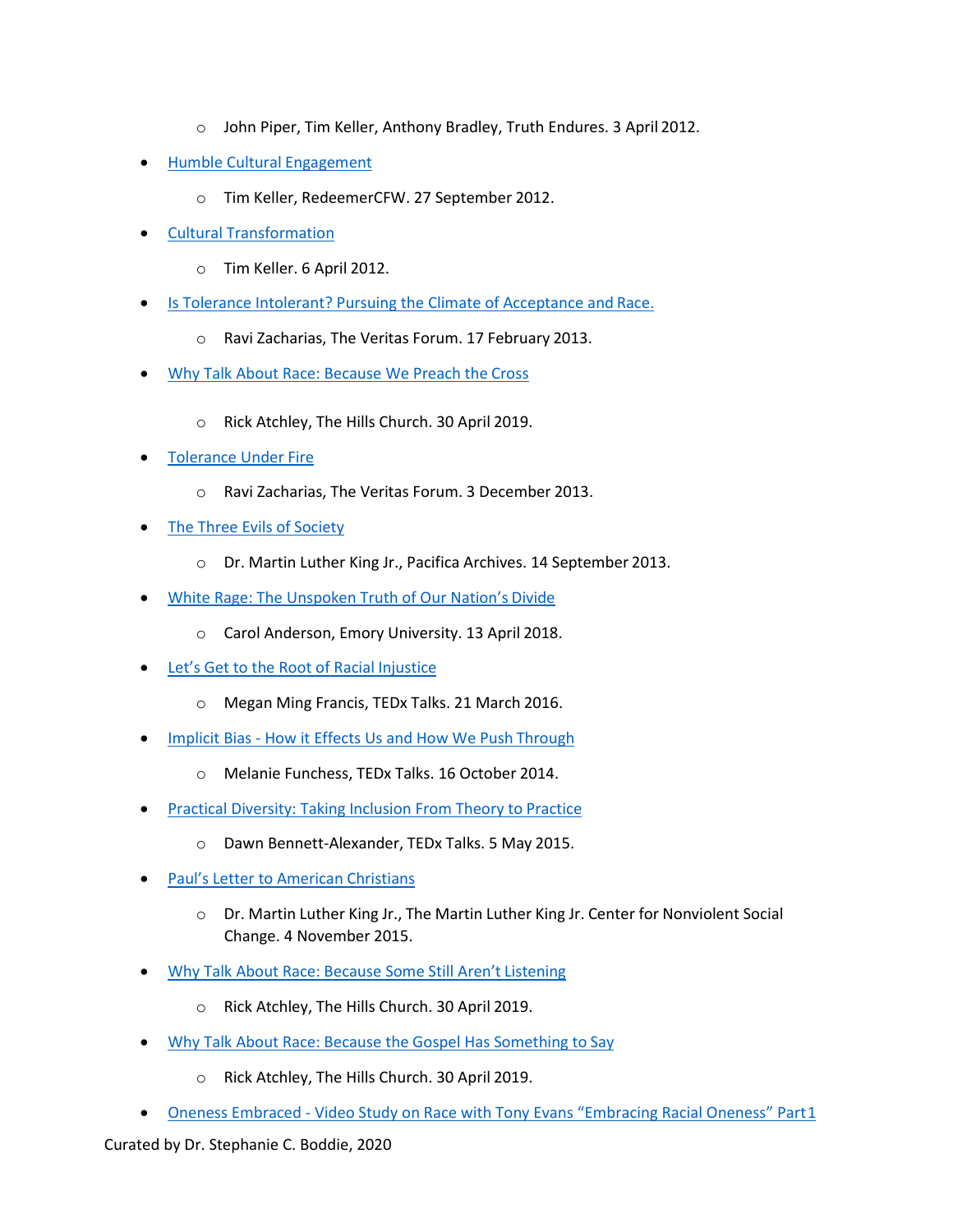- o Tony Evans. 8 June 2020.
	- **Oneness Embraced Part 2**
	- **Oneness Embraced Part 3**
	- **Oneness Embraced Part 4**
	- **Oneness Embraced Part 5**
	- **Oneness Embraced Part 6**
- One Blood
	- o John M. Perkins, Biola University. 7 March 2019
- Loving Like Jesus in a Fractured World
	- o John M. Perkins, Saddleback Church. 8 January 2018.
- **Race and Evangelism** 
	- o John Perkins, Ruth Bentley, Richard Mouw, wheatoncollege. 6 September 2017.
- **Changing the Conversation About Race** 
	- o John M. Perkins, Christ Our King Church. 21 May 2016.
- Listening in the Language of Love
	- o John M. Perkins, The Table | Biola CCT. 13 July 2017.
- Epiphany Discusses Race, Justice, & the Gospel
	- o Dr. Eric Mason, Pastor Nyron Burke, Dr. Sarita Lyons, and Dr. Tiffany Gill, Epiphany Fellowship. 31 May 2020.
- Christ is Greater Than Race & Politics
	- o Carl Ellis Jr., Wrath and Grace Conference. 9 October 2018.
- **Can Minority Christians Thrive in White Evangelical Spaces?** 
	- o Dr. Walter Strickland and Dr. Carl Ellis Jr., Kingdom Diversity. 1 March 2018.
- RATC 5,1: Bridging The National Divide // Race And The Church RVA, Session 5
	- o Carl Ellis Jr., Race and the Church. 21 September 2016.
- RATC 3: Justice, The Church's Commission // Race And The Church RVA, Session 3
	- o Léonce B. Crump Jr., Race and the Church. 18 May2016.
- The Multiethnic Church as the Cure to Ferguson, Charleston, and Beyond
	- o Bryan Loritts, wheatoncollege. 4 September 2015.
- Right Color, Wrong Culture: Pursuing Multi-ethnic Cultural Engagement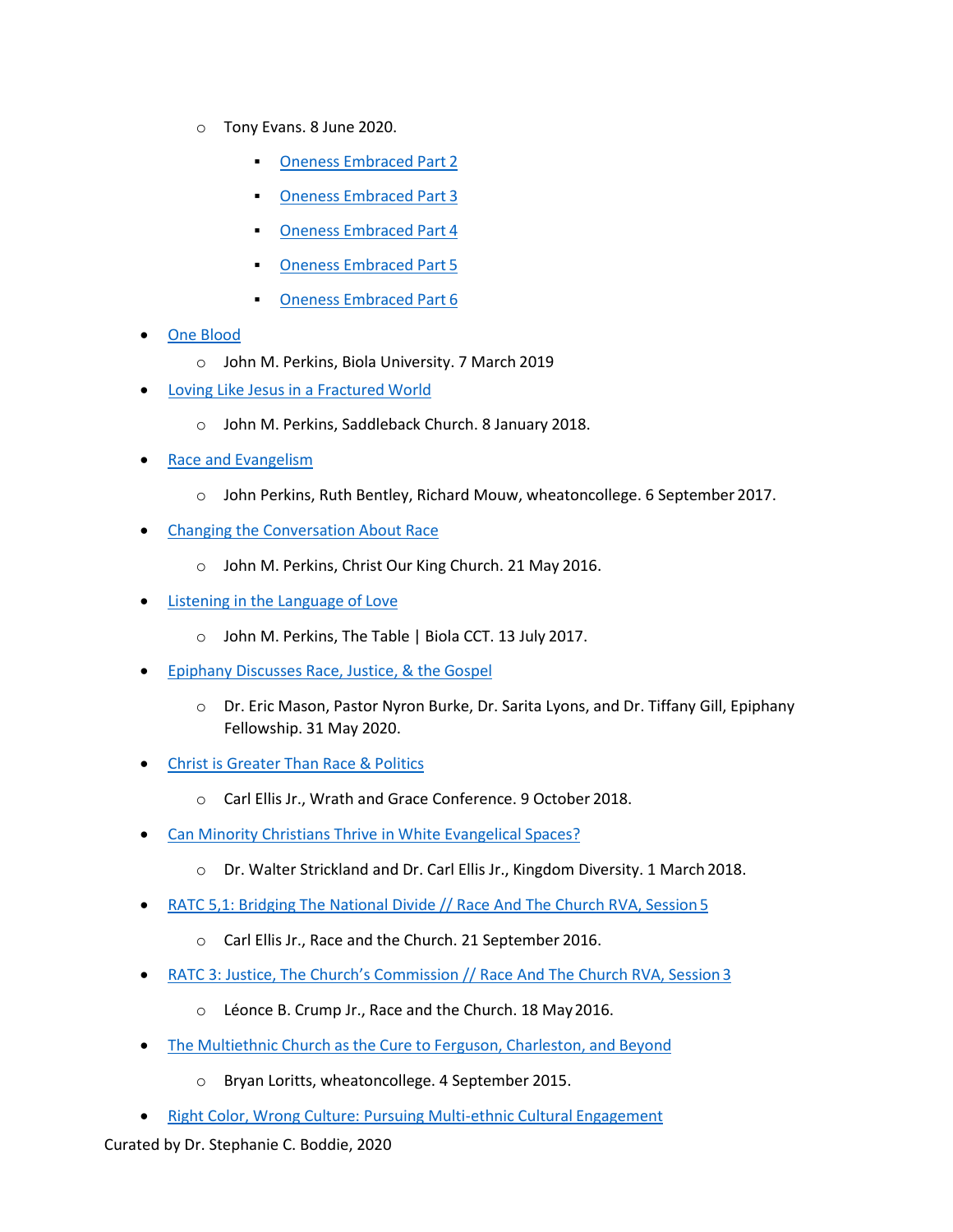- o Bryan Loritts, 2016 ERLC National Conference. 20 September 2016.
- For the City: Race, Urban Ministry, and Cultural Engagement
	- o D.A. Horton, 2016 ERLC National Conference. 20 September 2016.
- Racial Reconciliation Conference 2017
	- o Bryan Loritts, New Life Fellowship Church. 10 March 2017.
- Unfinished Business: The Cross and Racial Inequality
	- o Tim Blackmon, WheatonCollege. 12 January 2016.
- A Conversation on The Gospel and Race Part 1
	- o Phabienne Anderson, Vintage Church. 15 February 2018.
		- A Conversation on The Gospel and Race Part 2
			- Leonce Crump, Vintage Church. 15 February 2018.
		- A Conversation on The Gospel and Race Part 3 Q & A
			- Pastor Leonce Crump, Phabienne Anderson, and Pastor Aaron Anderson, Vintage Church. 15 February 2018.
- The Gospel and Race: Seeing Each Other's Stories
	- o Pastor Bryan, Abundant Life Christian Fellowship. 1 May 2018.
- Navigating Racial Injustice & Protesting in America
	- o T.D. Jakes & Charles Jenkins. 31 May 2020.
- **Bridging the Racial Divide** 
	- o T.D. Jakes with Miles McPherson. 13 December 2018.
- Race Relations USA
	- o Bishop T.D. Jakes & Pastor Miles McPherson, The Potters House Sunday Service. 27 September 2018.
- God's Recipe to End Racism
	- o Sandals Church. 25 September 2017.
- Ending Racism
	- o Sandals Church. 18 September 2017.
- Conquering Racism with Love
	- o Rod Parsley, World Harvest Church Online Campus. 21 October 2016.